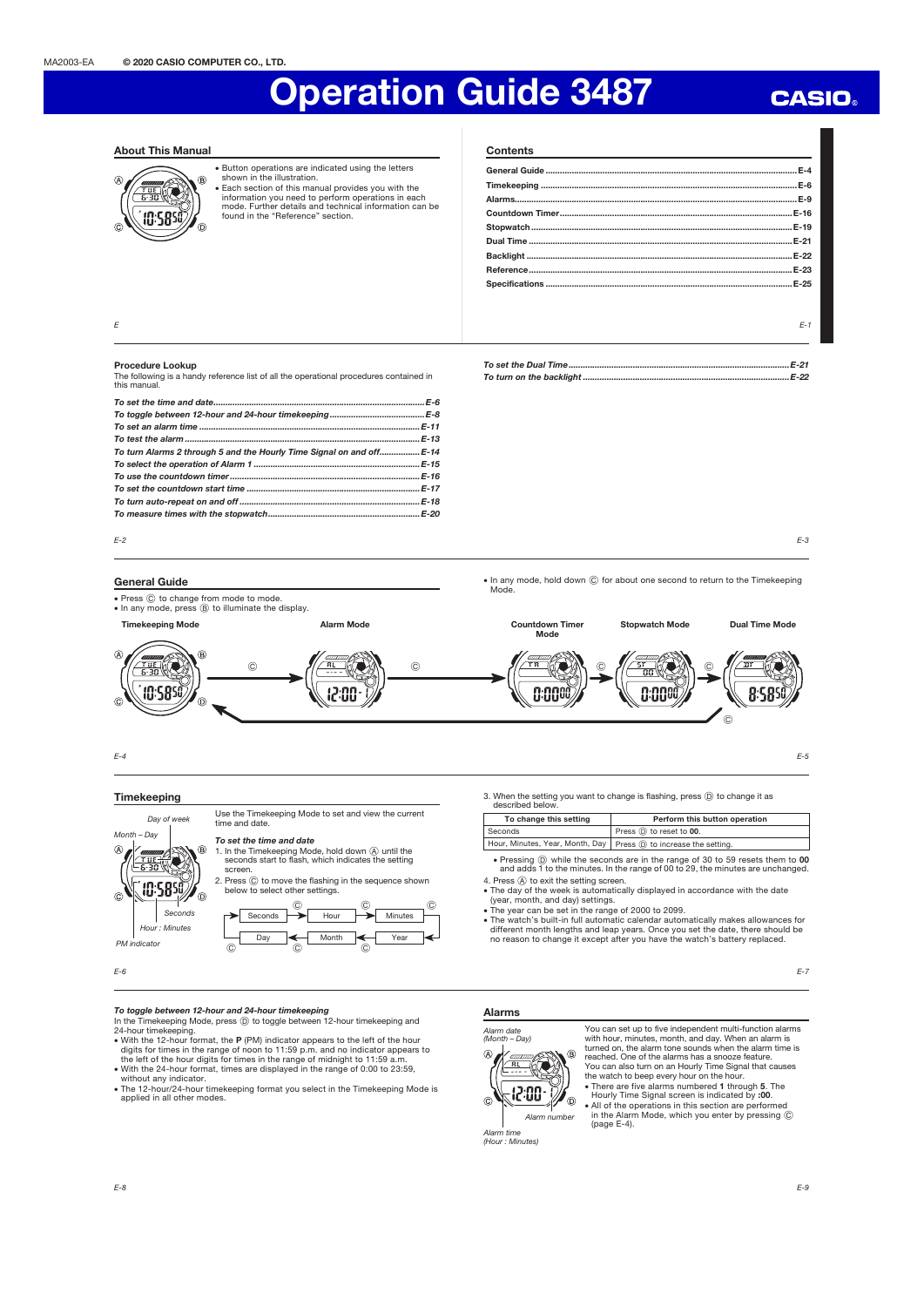# Operation Guide 3487

## **CASIO**

### Alarm Types

The alarm type is determined by the settings you make, as described below.

x Daily alarm Set the hour and minutes for the alarm time. This type of setting causes the alarm to sound everyday at the time you set.

x Date alarm Set the month, day, hour and minutes for the alarm time. This type of setting causes the alarm to sound at the specific time, on the specific date you set.

### x 1-Month alarm

Set the month, hour and minutes for the alarm time. This type of setting causes the alarm to sound everyday at time you set, only during the month you set.

### x Monthly alarm

Set the day, hour and minutes for the alarm time. This type of setting causes the alarm to sound every month at time you set, on the day you set.

E-10

3. Press  $\copyright$  to move the flashing in the sequence shown below to select other settings.



- 4. While a setting is flashing, press  $(D)$  to increase it.
	- To set an alarm that does not include a month (Daily alarm, Monthly alarm), set for the month. Press ⓒ until the mark appears (between 12 and 1) while month setting is flashing.<br>
	 To set an alarm that does not incl
	- - for the day. Press  $\textcircled{)}$  until the - mark appears (between the end of the month and 1) while the day setting is flashing.<br>
	 When setting the alarm time using the 12-hour format, take care to set the <br>
	 When set
- 
- 5. Press  $\textcircled{A}$  to exit the setting screen.

E-12

E-14

### To turn Alarms 2 through 5 and the Hourly Time Signal on and off

1. In the Alarm Mode, use  $\circled{D}$  to select alarm number 2 through 5, or the Hourly Time Signal (:00).  $\circledR$ 2. Press (A) to toggle it on and off.



- The on/off status of Alarms 2 through 5 and the Hourly Time Signal is shown by indicators.
- The alarm on indicators and Hourly time Signal on

indicator

**indicator are displayed in all modes.**<br>Hourly time signal on indicator flashes on the display. the applicable alarm on<br>Hourly time signal on

### To set an alarm time



1. In the Alarm Mode, use  $\circledcirc$  to scroll through the alarm<br>screens until the one whose time you want to set is<br>displayed.



- Alarm 1 has a snooze feature • The snooze alarm operation repeats every five minutes.
- 
- 2. After you select an alarm, hold down  $\circledA$  until the hour setting of the alarm time starts to flash, which indicates the setting screen. • This operation automatically turns on the alarm.
	- E-11

### Alarm Operation

The alarm tone sounds at the preset time for 10 seconds, regardless of the mode<br>the watch is in In the case of the snooze alarm, the alarm operation is performed a the watch is in. In the case of the snooze alarm, the alarm operation is perform

total of seven times, every five minutes, until you turn the alarm off or change it to a<br>one-time alarm (page E-14).<br>• To stop the alarm tone after it starts to sound, press any button.<br>• Performing any one of the followin Displaying the Timekeeping Mode setting screen (page E-6) Displaying the alarm 1 setting screen (page E-11)

### To test the alarm

• In the Alarm Mode, hold down  $\overline{D}$  to sound the alarm.

E-13

**To select the operation of Alarm 1**<br>1. In the Alarm Mode, use  $\textcircled{D}$  to select Alarm 1.

2. Press (A) to cycle through the available settings in the sequence shown below.



- The snooze on indicator (SNZ) and Alarm 1 on indicator are displayed in all
- modes.<br>• The snooze on indicator (SNZ) flashes during the 5-minute intervals between alarms.
- **The alarm indicator (Alarm 1 on and/or snooze on) flashes while the alarm is** sounding.

E-15

## Countdown Timer



- The countdown timer can be set within a range of one minute to 24 hours. An alarm sounds when the countdown reaches zero.
- x You can also select auto-repeat, which automatically
	- restarts the countdown from the original value you set<br>whenever zero is reached.<br>All of the operations in this section are performed<br>in the Countdown Timer Mode, which you enter by<br>pressing © (page E-5).

### To use the countdown timer

Press  $\textcircled{\tiny{D}}$  while in the Countdown Timer Mode to start the countdown timer.

Nhen the end of the countdown is reached and auto-repeat is turned off, the alarm sounds for 10 seconds or until you stop found for the countdown. The countdown the countdown for countdown the countdown of countdown and c

E-16

### To turn auto-repeat on and off

Auto-repeat in

- $\overline{B}$ 1. In the Countdown Timer Mode, hold down  $\overline{A}$  until the hours setting of the countdown start time starts to flash, which indicates the setting screen.
	- 2. Press  $\circledcirc$  to toggle auto-repeat on ( $\bullet$  displayed) and off  $\circledcirc$  not displayed).<br>
	 Note that pressing  $\circledcirc$  in the above operation also<br>
	 turns on the backlight.  $\overline{\mathbb{O}}$ 
		- When the end of the countdown is reached while autorepeat is on, the alarm sounds, but the countdown<br>restarts from the beginning without stopping. You<br>can stop the countdown by pressing  $(\overline{\textbf{Q}})$  and manually<br>reset to the start time by pressing  $(\overline{\textbf{A}})$ .
		- The auto-repeat indicator appears in the Countdown Timer Mode only.

## ● The countdown timer measurement operation continues even if you exit the<br>Countdown Timer Mode.<br>● Press ⓪ while a countdown operation is in progress to pause it. Press ⓪

- again to resume the countdown.
- To completely stop a countdown operation, first pause it (by pressing  $(\mathbb{D})$ ), and then press  $(\mathbb{A})$ . This returns the countdown time to its starting value.



- 1. In the Countdown Timer Mode, hold down (A) until the hours setting of the countdown start time starts to flash, which indicates the setting screen.
- 2. Press  $\copyright$  to move the flashing between the hours and minutes settings.
- 3. While a setting is flashing, use  $<sup>1</sup>$  to increase it.</sup> x To set the starting value of the countdown time to 24 hours, set 0:00.
- 4. Press (A) to exit the setting screen.

E-17

### Stopwatch

**Hours** 

 $\overline{A}$ 

ര



The stopwatch lets you measure elapsed time, split times, and two finishes.

- x The display range of the stopwatch is 23 hours, 59 minutes, 59.99 seconds.
- The stopwatch continues to run, restarting from zero
- after it reaches its limit, until you stop it.<br>• An ongoing elapsed time measurement operation<br>will continue internally even if you change to another<br>mode. However, if you exit the Stopwatch Mode while<br>a split time is disp
- x All of the operations in this section are performed in the Stopwatch Mode, which you enter by pressing C (page E-5).

 $\overline{a}$ 

E-19